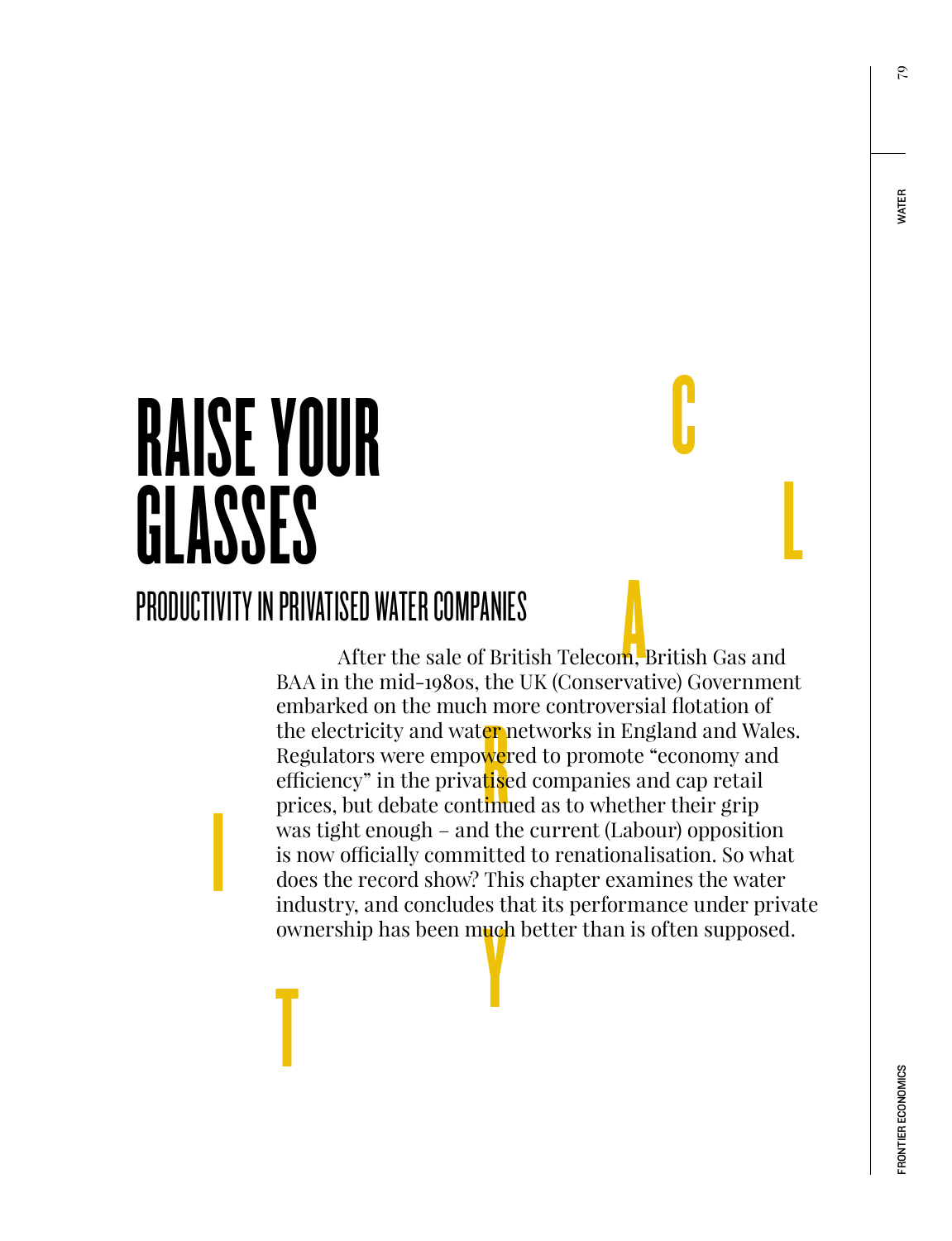By the time Frontier was founded in 1999, the English and Welsh water industry had been out of public hands for a decade. A number of the economists who joined us were familiar with the issues that had arisen in its regulation. This had come to be criticised as "too loose", allowing the water companies to make "excessive" profits, and in 1997, the incoming Labour government had responded by imposing a windfall tax, raising about  $\text{\pounds}_5$  billion. But the fact of private ownership was no longer a matter of political controversy.

Since then, however, the mood of the Labour Party has changed. Renationalisation would be hugely controversial and (unless property rights were flagrantly ignored) expensive. But the water companies are having to work harder to make the argument that privatisation has been good for the economy in general and the water user in particular. They are having to do so, moreover, in a world where Britain remains the outlier: it is virtually the only European country to have privatised its water industry (although a number of European institutions have invested in English water companies).

In most countries water and sewerage services have remained municipal services, although some countries, France especially, have made extensive use of private concession contracts for the operation and maintenance of these networks. Even in the UK, the networks have remained in public hands in Scotland and Northern Ireland, and in 2001 Welsh Water was transformed and transferred from a public limited company into an independent not-for-profit.

## A DIRTY WORD…

Political attacks on privatisation often amount to broad-brush objections to private companies "profiting" from the provision of a public service. Criticism is understandable of profit levels that, in the early days, permitted some new water companies to embark on ill-judged diversification strategies. But the fundamentalist attacks ignore the role that shareholders play in the financing of investment. One of the primary reasons for water privatisation was as a response to significant under-investment and neglect that had occurred in the previous 20 years.

Anybody who knows the history of the industry from the 1960s to the 1980s can testify that it was a story of low investment and failing assets, with scant attention paid to environmental issues. There were serious endemic problems of river and beach pollution.

Privatisation facilitated a huge influx of capital into the sector to finance the renovation of a crumbling infrastructure and to protect the environment. The post-privatisation period has seen a significant upturn in investment, with resulting improvements in service and environmental standards.

#### FIGURE 5.1: EVOLUTION OF AVERAGE HOUSEHOLD WATER BILLS



Source: Ofwat, various reports.

#### FIGURE 5.2: DRINKING WATER QUALITY, 1994–2017



Avg/mean zonal compliance

Proportion receiving both primary & secondary treatment

...... Bathing water compliance - guideline excluding abnormal weather

Source: Frontier Economics.

#### FIGURE 5.3: RIVER WATER QUALITY INDEX, 1994 – 2017



Source: Frontier Economics.

Note: Based on equal weighting to Ammoniacal Nitrogen and Biological Oxygen Demand.

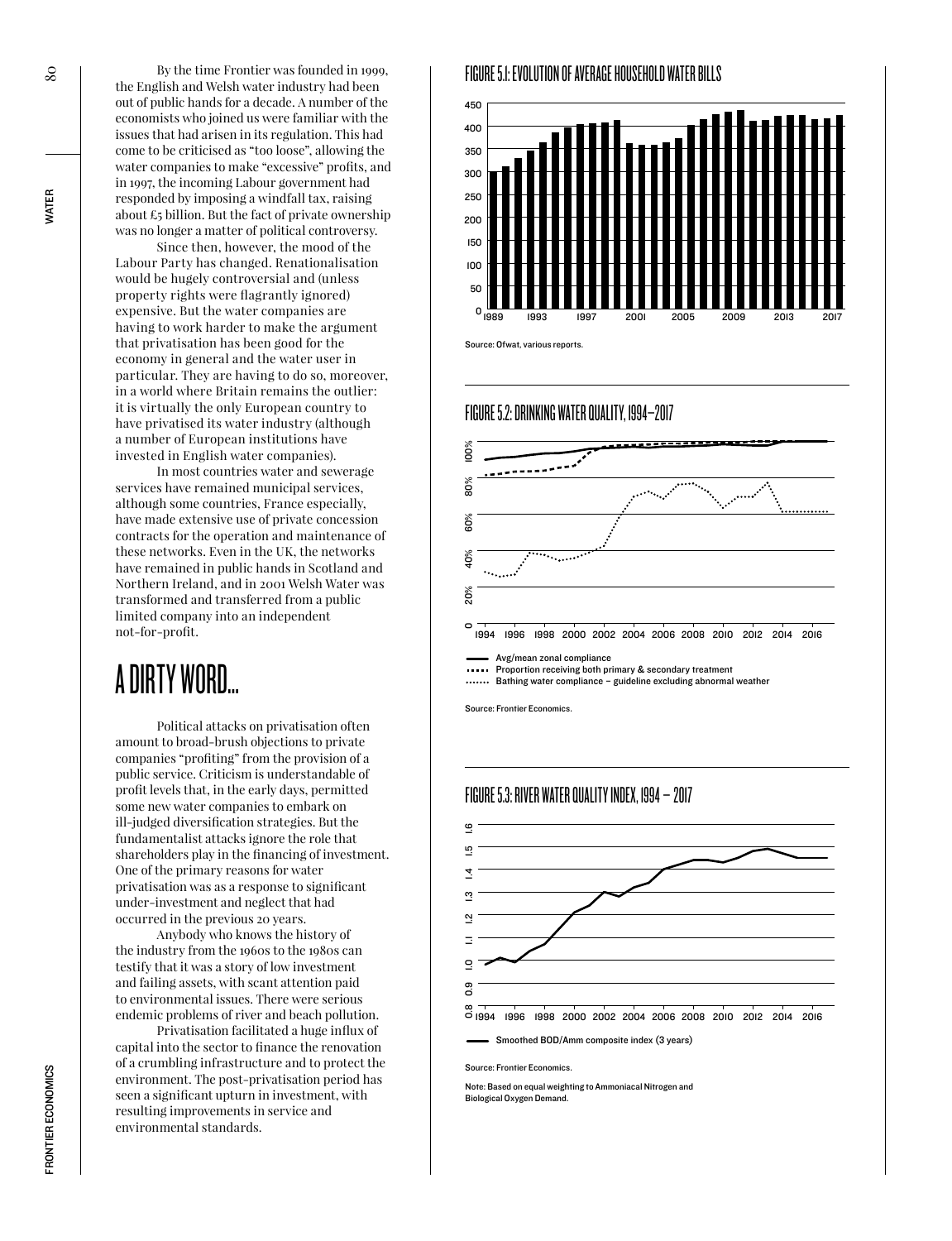## PRICE QUESTIONS

More targeted criticisms have however been made of the extent to which water user charges have risen since privatisation. The figure usually cited is an increase of 40% in real terms. Whether this represents a good or bad performance, over what period, and whether regulators have "failed" or "succeeded" in their objectives, however, are questions that require careful analysis.

As Figure 5.1 shows, there has indeed been a  $40\sqrt[6]{\text{real-terms}}$  increase in average household bills, but almost all of this took place in the first seven years after privatisation. In the past ten years, prices have been almost flat; and looking forward, with new price controls due to come into force in 2020, water companies are typically proposing material real-terms price reductions over the following five years. To renationalise to check price rises would, therefore, seem like using a sledgehammer to crack a nut – indeed, a nut which, actually, was taken off the table two decades ago.

In any case, it would be foolish to take a view on prices without looking at what the water user is getting for their money. Assessing productivity and price performance needs to start with an analysis of what has been happening to the quality of output.

Water is naturally seen as a commodity: i.e. as long as it is "clean", there is no other important quality variable. In fact, there are at least two more – pressure and reliability. Pressure matters if you want to fill your bath quickly, or not to have to stand under a dribbling shower. Reliability is also a key measure of quality. Interruptions to water supply (whether planned or unplanned) are hardly welcome. And all that is even before you start pricing in the environmental "externalities", as the water companies are increasingly required to do, or assessing environmental improvements as part of output quality.

Water and sewerage companies play a key part in maintaining (or destroying) the quality of our rivers and beaches. Standards required for the discharge of treated waste water back into the environment have risen enormously over the last 30 years, not least because of multiple directives from the European Union.

A further environmental complication is that drawing too much water out of the environment damages natural habitats and so needs to be discouraged. For this reason, "more" – in terms of more water delivered to customers – is not necessarily better, just as increased electricity use is not necessarily "better" at a time of increasing concern about the impact of energy generation on climate. If conservation implies producing less, at a higher cost, this may look like waste and inefficiency while being exactly the opposite.

For the trade body of the UK water industry, Water UK, Frontier (assisted by David Saal and Tom Weyman-Jones from Loughborough University) recently completed an analysis of the evolution of productivity in the water industry in the years since privatisation. This was challenging, because the quality of the service being offered by the industry is itself constantly evolving. The "output" of the sector cannot simply be measured in terms of the volume of clean water delivered to customers, or the volume of waste water taken away and treated.

The aspects of quality mentioned above have all to be taken into account, for both water delivery and sewerage services. Moreover, productivity performance can only properly be assessed by comparison with other sectors of the economy, particularly at a time (after the global financial crisis) when it has been coming to a halt or even falling in almost all of them.

The charts on page 83 illustrate the huge improvements recorded in key quality measures, benefiting both consumers and the environment. In drinking water quality, the reach of primary and secondary sewage treatment, bathing water and river water quality, the trend has clearly been upwards. And although there has been some flattening out, these improvements, unlike the price increases, were by no means restricted to the early phase of privatisation. This suggests that the effects of the post-privatisation wave of investment are still working their way through the industry.

## LOOKING AROUND

Our approach to measuring the productivity of the UK water industry uses sophisticated Törnqvist indices to measure the total factor productivity of the industry. TFP weights multiple inputs and outputs – the factors of which we gave examples above – to arrive at an overall measure of how productivity has evolved over time.

In addition, we developed quality-adjusted measures of outputs, to make an estimate of the true change in productivity, making allowance for increases in quality. In arriving at these measures, however, we took a deliberately conservative view of the extent to which quality has improved.

This work built on the analysis in "Productivity and Price Performance in the Privatized Water and Sewerage Companies of England and Wales", authored by Messrs Saal and Parker in 2001. Without making any adjustment for quality, our analysis suggested that productivity in the water sector has improved by an average of 1% a year since privatisation. However, even allowing for only a conservative estimate of improvements in output, this rises to 2.1% a year when quality is taken into account.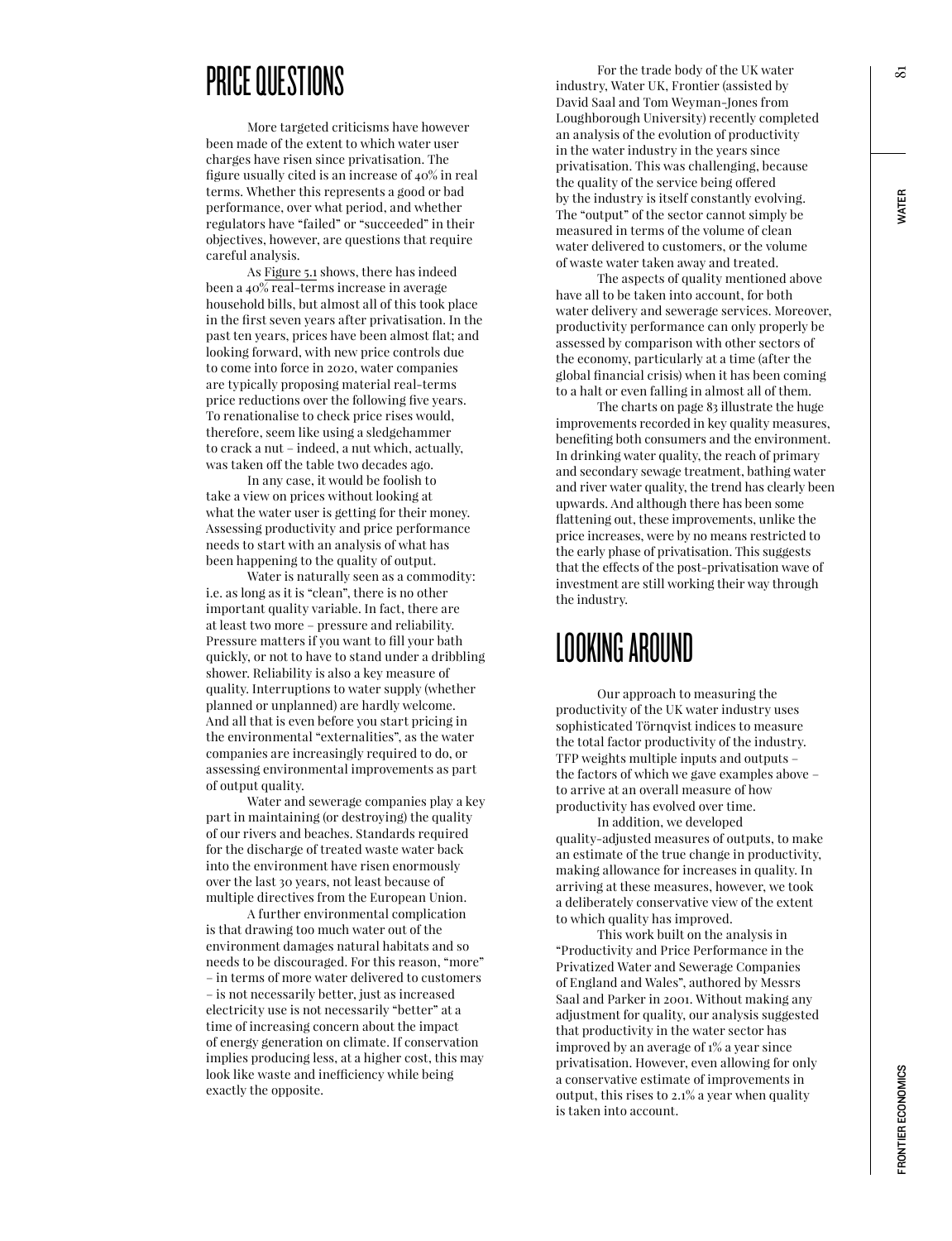Figure 5.5 shows that cumulative productivity over the whole period has increased by 64%, but also very graphically illustrates the importance of quality adjustments in our assessment. Without making these adjustments it would be possible to think productivity had improved by only one-third of this figure over the period.

We found that productivity growth was particularly high during the immediate post-privatisation period. This was followed by a period of moderate growth in productivity in the first five years after the millennium, slowing still further after the global financial crisis (GFC).

The results of this analysis provide compelling evidence that the productivity performance of the UK water sector has improved significantly under private management, despite claims to the contrary, resulting in substantial cost savings, and possibly even greater benefits in terms of consumer value, once quality is taken into consideration.

In pure cost terms, we estimate that annual costs incurred by the water industry (covering both operating costs and the use of capital) were roughly £2.7 billion  $(27%)$ lower in 2017 than they would have been but for the productivity improvement achieved. It is likely that the value created for consumers has increased by substantially more than that, once quality improvements are also taken into account. However, the changing pattern of productivity over time requires further examination.

Results showing the boost to productivity that occurred soon after privatisation in 1989 very much conform to expectation. But interestingly, we found that the peak years for quality improvement (as opposed to an increase in underlying productivity) were not in the period immediately following privatisation, but occurred from 1997 to 2002. This may reflect the natural lag between the point at which increased investment began to kick in, and the moment at which its effects were realised. Such lags are to be expected in respect to environmental changes: damage to the natural environment often persists for years after the factors causing the damage have been arrested.

The latest estimates – for the period since 2015 – need to be viewed with caution: they are affected by some data inconsistencies caused by reporting changes. Moreover, lags in the production of some data on quality have obliged us to be particularly conservative about this element in our calculations.

This still leaves unexplained the years of slower productivity growth in the years running up to 2015. But when set in a wider context, this still looks a comparatively strong performance.

To achieve this perspective, we needed to match the water sector's advance against the productivity performance of other sectors of the economy, and not only in the UK. To do this, we drew on the EU KLEMS database.

For the KLEMS project (standing for capital, labour, energy, materials and services), data for economic growth, productivity, employment creation, capital formation and technological change at the industry level have been collected from all EU member states from 1970. The intention was to provide a resource for policy evaluation, in the areas of competitiveness and economic growth in particular.

While the KLEMS database does not contain specific data for the water industry, it does contain data compiled from across the combined electricity, gas and water supply sectors grouped together. But to give a still broader context, we looked at more than ten related sectors including construction, the manufacture of various types of equipment and machinery, transport and other "pipes and wires" industries, including telecoms. Although these all have something in common with water and waste water services, the similarities were not sufficiently exact to permit the compilation of a "composite benchmark". But the data still allow for some very instructive comparisons.

Importantly, the KLEMS database also, in effect, presents quality-adjusted measures of productivity in all the sectors it covers, owing to the way in which price deflators have been calculated. For this reason it provides a good like-for-like comparison with our own quality-adjusted analysis of the water sector.

Across the board, we found a clear break point in productivity performance between the periods before and after the GFC. In 1994–2008, the average annual productivity growth rate achieved in the comparator sectors, across the EU, was 1.7%; the comparable figure for quality-adjusted productivity in the English and Welsh water industry over that period was 3.2%. And this was faster than in any of the individual sectors apart from telecoms, where technological change was of course exceptional (and far greater than in the water industry).

For the period 2009 to 2015, the story is rather different. From the EU KLEMS data, we can see that productivity in the comparator industries actually fell, by an average 0.3% a year. In the English and Welsh water industry, the deterioration in productivity performance was, in absolute terms, even greater. But the number still remained positive: an average quality-adjusted productivity growth of 0.14% a year. In other words, performance was still markedly better than in the comparator industries, despite the relatively modest contribution that could be made in this industry by technological innovation.

An even more telling comparison, perhaps, is with the narrower group of energy and water networks. Across Europe, their productivity performance fell by as much as 3.4% a year in the post-GFC period. This combined figure will, to be fair, be dominated by the performance of the larger energy sector (the two cannot be separated in the data). Even so, the difference is marked.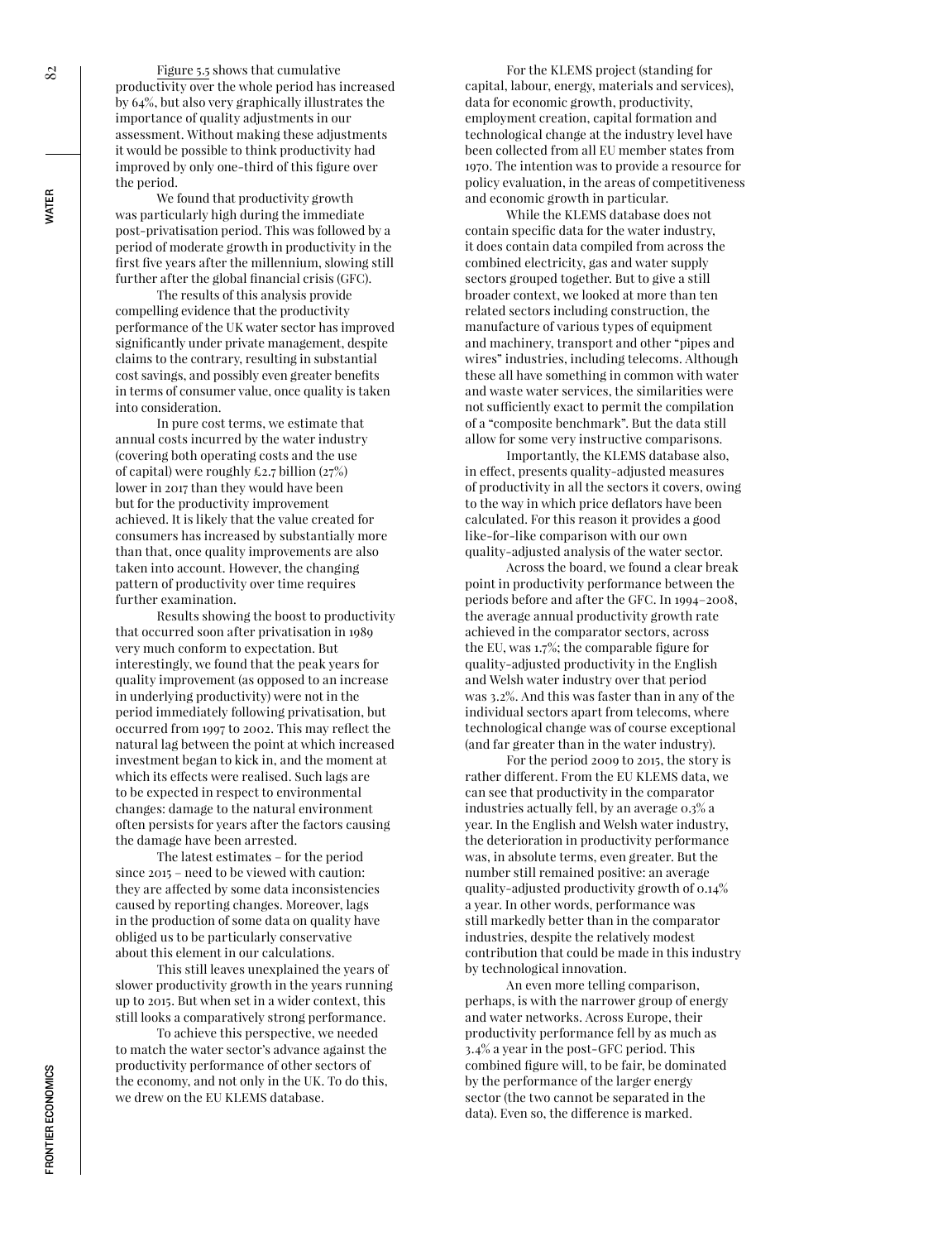

Source: Frontier Economics.



Cumulative TFP growth (no qual adj) Cumulative TFP growth (qual adj) ....... Price review

Source: Frontier Economics.

Note: Relative to TFP in 1993.

#### FIGURE 5.6: CUMULATIVE TFP GROWTH IN THE WATER & SEWERAGE INDUSTRY AND THE EU KLEMS COMPARATOR GROUP



Figure 5.6 compares cumulative TFP growth in the UK water and sewerage industry with cumulative average growth in the comparator sectors selected from the EU KLEMS database. This again shows how substantially the productivity growth in the water sector has outpaced comparator sectors around Europe. It also demonstrates again the importance of properly adjusting for the quality of outputs in our overall productivity assessment, without which the performance of the UK industry would not stand out particularly strongly.

# OFF THE BOIL?

There is no general consensus as to why productivity growth has been poor since the GFC, a phenomenon that seems to cross sectors and is not confined to the Western economies. Recessions are normally associated with a fall in productivity, as demand and hence output fall faster than employment – which in the UK, for example, seemed to hold up much better this time than in previous downturns. By the same token, productivity tends to pick up sharply in a recovery. Some therefore point to macro-policies which may have contributed to sluggish recovery, combined with labour market reforms which may have got more people into work, but in doing so swelled the workforce in low-paid sectors where the incentive to replace labour with capital is weaker.

Others consider part of the phenomenon to be an illusion, created by measurement error. In his recent book *Capitalism Without Capital* Jonathan Haskel of Imperial College London considers the growing role of intangible assets, knowledge and information in the wider economy. He argues that mismeasurement of the growth in the value of these intangibles may be leading to some understatement of output, and therefore of productivity growth.

However, it is not immediately obvious why these factors would have a comparable impact on productivity in the utility sectors, in particular in the water industry. In a recession, demand for essential services does not tend to fall as much as for "discretionary purchases", although industry's use of energy is obviously affected by a slowdown in output. Moreover, the water industry's assets are very much of the tangible variety, and not evidently less so since the GFC.

Even so, the coincidence of sluggish economic growth with a greater emphasis on water conservation may well have dampened demand for water, and hence output and productivity growth; indeed it has been an objective of policy to achieve such a slowdown. This, of course, is one of the reasons why we have found it important to try to adjust productivity measures for quality. And since our approach to the task has been deliberately conservative, we may, as a result, have played down the scale of productivity improvement.